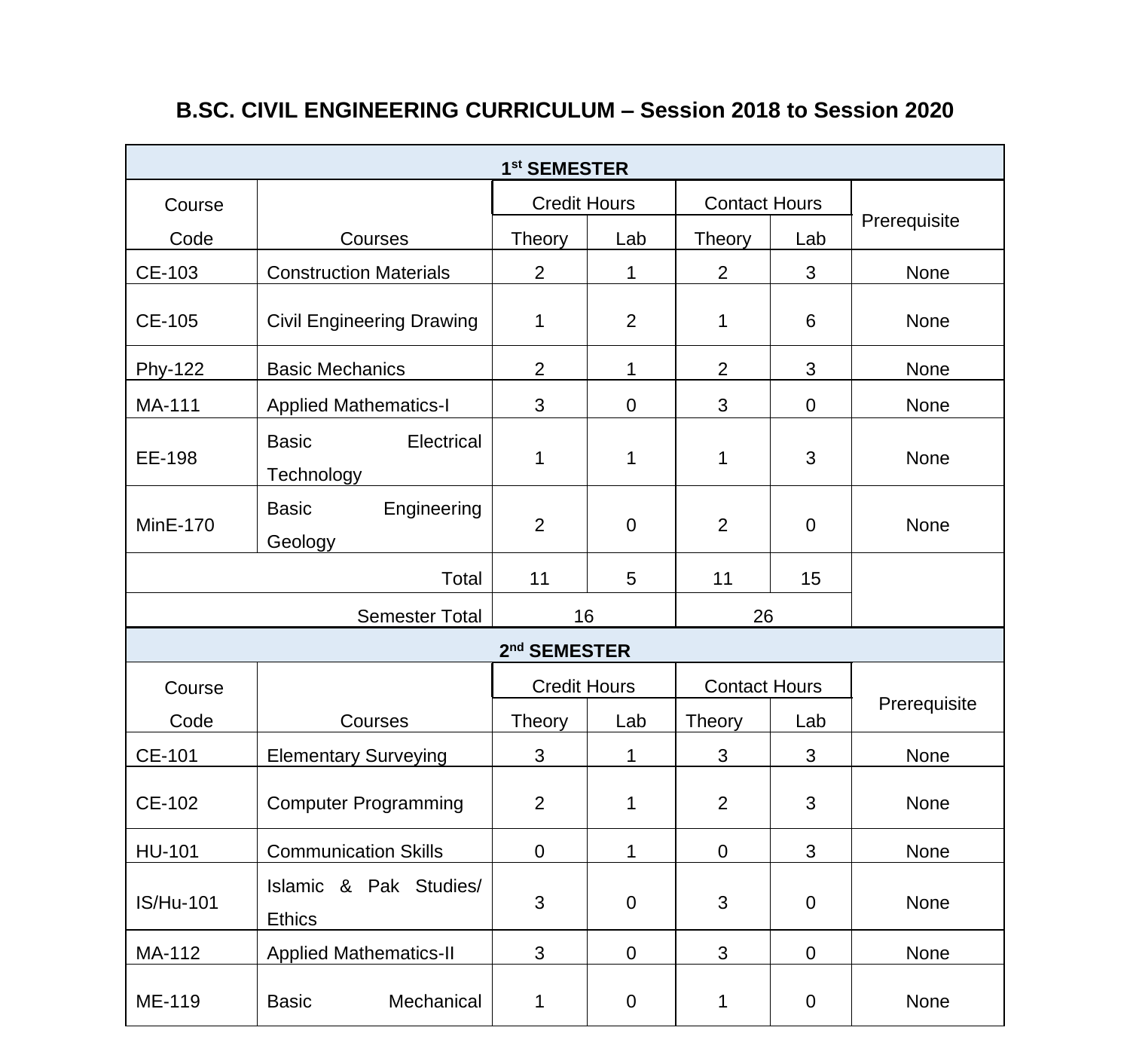|                  | Technology                                                  |                     |                |                      |     |              |
|------------------|-------------------------------------------------------------|---------------------|----------------|----------------------|-----|--------------|
| <b>ME-100L</b>   | <b>Workshop Practice</b>                                    | 0                   | $\mathbf{1}$   | 0                    | 3   | None         |
|                  | Total                                                       | 12                  | $\overline{4}$ | 12                   | 12  |              |
|                  | Semester Total                                              | 16                  |                | 24                   |     |              |
|                  |                                                             | 3rd SEMESTER        |                |                      |     |              |
| Course           |                                                             | <b>Credit Hours</b> |                | <b>Contact Hours</b> |     |              |
| Code             | Courses                                                     | Theory              | Lab            | Theory               | Lab | Prerequisite |
| CE-201           | Surveying and GIS-RS<br>Applications                        | 3                   | $\mathbf{1}$   | 3                    | 3   | CE-101       |
| CE-212           | <b>Mechanics of Materials</b>                               | 3                   | $\mathbf{1}$   | 3                    | 3   | Phy-122      |
| CE-231           | Fluid Mechanics-I                                           | 3                   | $\mathbf{1}$   | 3                    | 3   | None         |
| <b>IS/Hu-201</b> | Islamic<br>&<br>Pak<br>Studies/Ethics                       | 3                   | $\mathbf 0$    | 3                    | 0   | None         |
| MA-240           | Numerical Analysis                                          | 2                   | $\mathbf 1$    | $\overline{2}$       | 3   | None         |
|                  | Total                                                       | 14                  | 4              | 14                   | 12  |              |
| Semester Total   |                                                             | 18                  |                | 26                   |     |              |
|                  |                                                             | 4TH SEMESTER        |                |                      |     |              |
|                  |                                                             | <b>Credit Hours</b> |                | <b>Contact Hours</b> |     |              |
| Course Code      | Courses                                                     | Theory              | Lab            | Theory               | Lab | Prerequisite |
| CE-205           | Civil<br>Engineering<br><b>Construction &amp; Graphics</b>  | $\overline{2}$      | $\mathbf{1}$   | $\overline{2}$       | 3   | CE-105       |
| CE-207           | Engineering<br>Economy<br>Construction<br>and<br>Management | 3                   | $\mathbf{1}$   | 3                    | 3   | None         |
| CE-211           | Structural<br>Elementary<br>Analysis                        | 3                   | 0              | 3                    | 0   | Phy-122      |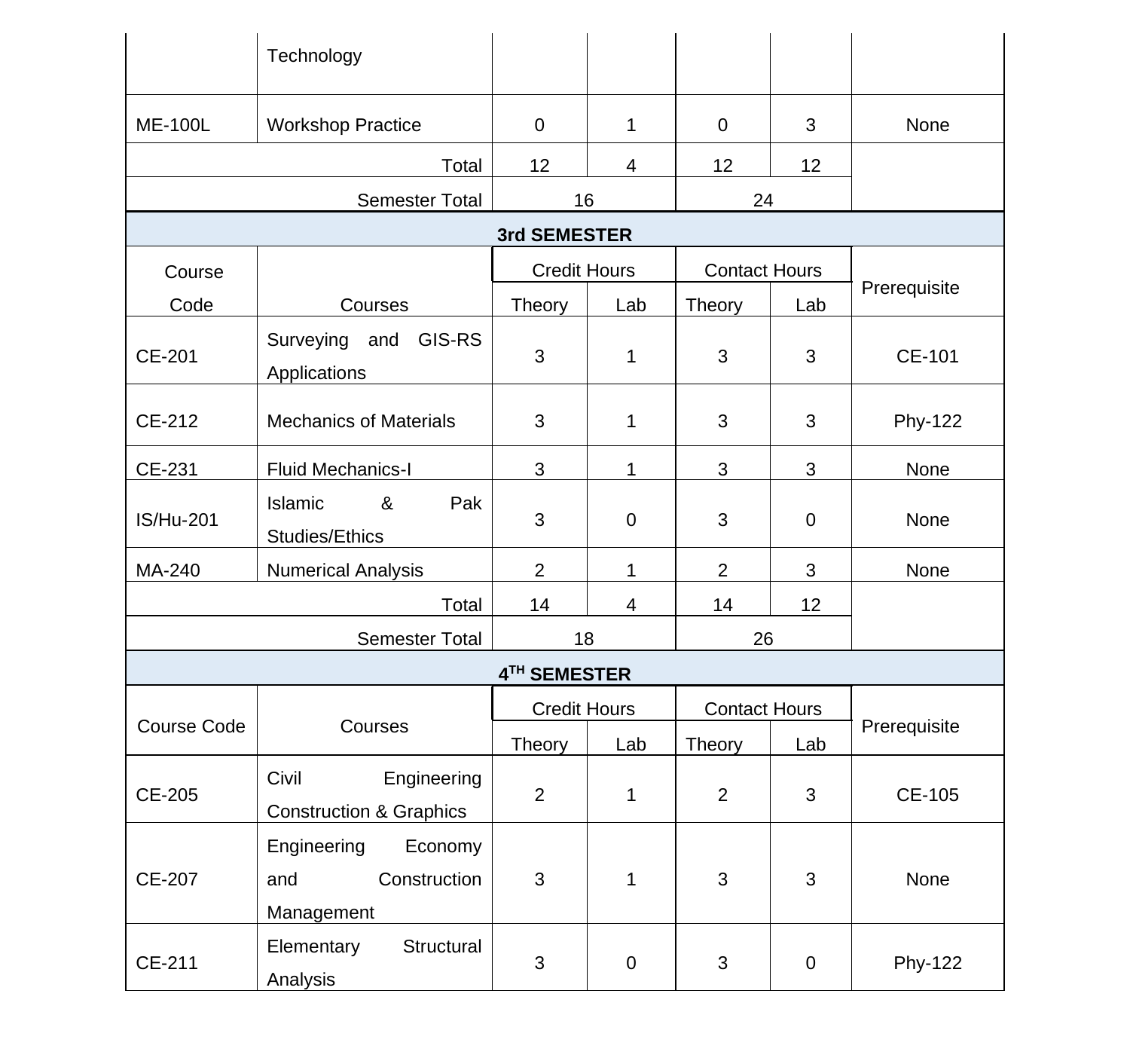| CE-221         | Geotechnical<br>Engineering-I                                 | 3                   | 1                   | 3                    | 3                    | None         |  |
|----------------|---------------------------------------------------------------|---------------------|---------------------|----------------------|----------------------|--------------|--|
| ATP-201        | Introduction<br>to<br>Architecture<br>and<br>Town<br>Planning | $\overline{2}$      | 0                   | $\overline{2}$       | 0                    | None         |  |
|                | Total                                                         | 13                  | 3                   | 13                   | 9                    |              |  |
|                | Semester Total                                                | 16                  |                     | 22                   |                      |              |  |
|                |                                                               | 5TH SEMESTER        |                     |                      |                      |              |  |
|                |                                                               | <b>Credit Hours</b> |                     | <b>Contact Hours</b> |                      |              |  |
| Course Code    | Courses                                                       | Theory              | Lab                 | Theory               | Lab                  | Prerequisite |  |
| Mgt-317        | Project Management in<br>Engineering                          | $\overline{2}$      | $\mathbf 0$         | $\overline{2}$       | 0                    | None         |  |
| CE-311         | <b>Structural Analysis</b>                                    | $\overline{2}$      | $\pmb{0}$           | $\overline{2}$       | 0                    | CE-211       |  |
| CE-313         | <b>Steel Structures</b>                                       | 3                   | 1                   | 3                    | 3                    | CE-211       |  |
| CE-321         | Geotechnical<br>Engineering-II                                | 3                   | 1                   | 3                    | 3                    | CE-221       |  |
| CE-332         | Hydrology<br>and<br>Water<br>Resources Management             | $\overline{2}$      | 1                   | $\overline{2}$       | 3                    | None         |  |
| HU-300         | <b>Technical Report Writing</b>                               | $\mathbf 0$         | $\mathbf{1}$        | $\mathbf 0$          | 3                    | None         |  |
|                | Total                                                         | 12                  | 4                   | 12                   | 12                   |              |  |
| Semester Total |                                                               | 16                  |                     | 24                   |                      |              |  |
| 6TH SEMESTER   |                                                               |                     |                     |                      |                      |              |  |
| Course Code    | Courses                                                       |                     | <b>Credit Hours</b> |                      | <b>Contact Hours</b> | Prerequisite |  |
|                |                                                               | Theory              | Lab                 | Theory               | Lab                  |              |  |
| CE-312         | <b>Structural Mechanics</b>                                   | 3                   | $\mathbf{1}$        | 3                    | 3                    | CE-212       |  |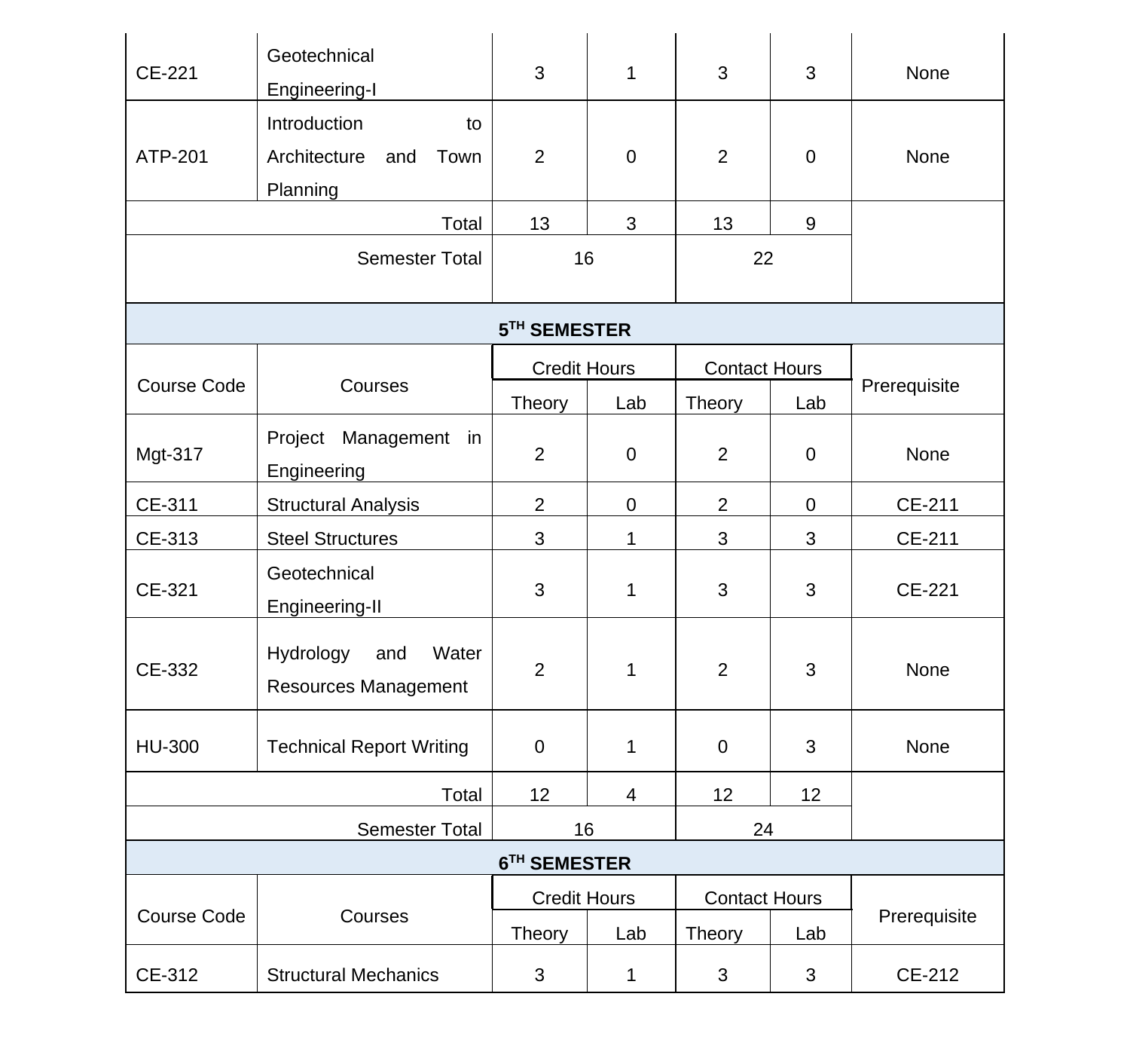| CE-314         | &<br>Reinforced<br>Plain<br>Concrete-I          | 3              | 1              | 3              | 3 | CE-103, CE-<br>212 |
|----------------|-------------------------------------------------|----------------|----------------|----------------|---|--------------------|
| CE-331         | <b>Fluid Mechanics-II</b>                       | 3              | 1              | 3              | 3 | CE-231             |
| CE-305         | Hazards<br><b>Disaster</b><br>and<br>Management | $\overline{2}$ | $\mathbf 0$    | $\overline{2}$ | 0 | None               |
| MA-356         | Probability and Statistics<br>in Engineering    | $\overline{2}$ | $\mathbf 0$    | $\overline{2}$ | 0 | None               |
| Mgt-319        | Entrepreneurship<br>for<br>Engineers            | 1              | $\overline{0}$ | 1              | 0 | None               |
| CE-306         | <b>Professional Ethics</b>                      |                | 0              | 1              | 0 | None               |
|                | Total                                           | 15             | 3              | 15             | 9 |                    |
| Semester Total |                                                 | 18             |                | 24             |   |                    |

| <b>7TH SEMESTER</b> |                                         |                     |     |                      |     |                    |  |  |
|---------------------|-----------------------------------------|---------------------|-----|----------------------|-----|--------------------|--|--|
|                     |                                         | <b>Credit Hours</b> |     | <b>Contact Hours</b> |     |                    |  |  |
| Course Code         | Courses                                 | Theory              | Lab | <b>Theory</b>        | Lab | Prerequisite       |  |  |
| CE-412              | <b>Structural Engineering</b>           | 3                   | 1   | 3                    | 3   | CE-311, CE-<br>314 |  |  |
| CE-411              | &<br>Reinforced<br>Plain<br>Concrete-II | 3                   | 1   | 3                    | 3   | CE-311, CE-<br>314 |  |  |
| CE-421              | Transportation<br>Engineering           | 3                   | 1   | 3                    | 3   | CE-221             |  |  |
| CE-434              | <b>Hydraulic Engineering</b>            | 3                   | 1   | 3                    | 3   | CE-231             |  |  |
| CE-499              | Project                                 | 0                   | 3   | $\Omega$             | 6   | <b>None</b>        |  |  |
|                     | Total                                   | 12                  | 7   | 12                   | 18  |                    |  |  |
|                     | 19                                      |                     | 30  |                      |     |                    |  |  |